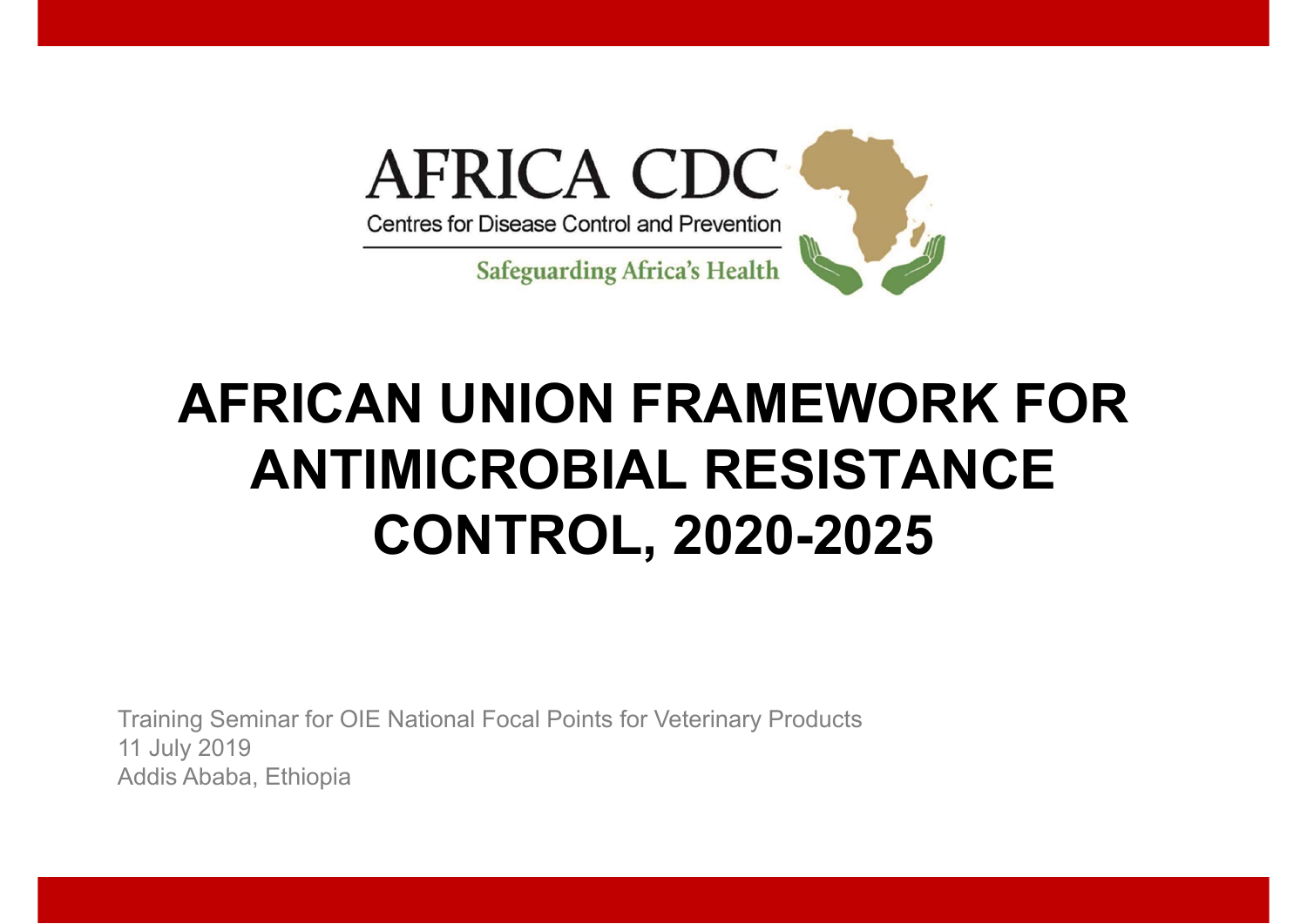#### **Antimicrobial Resistance in Africa**

- **Global and regional recognition that AMR presents an urgent** threat to health, security, and economic growth
- **. Limited resource, shared by humans for benefit of humans,** animals, and environment
- Challenges
	- **EX Complex to measure and monitor**
	- **Threat is distant**
	- **E** Actions incur cost
	- **Benefit does accrue directly or immediately to the** institutions taking the action and incurring cost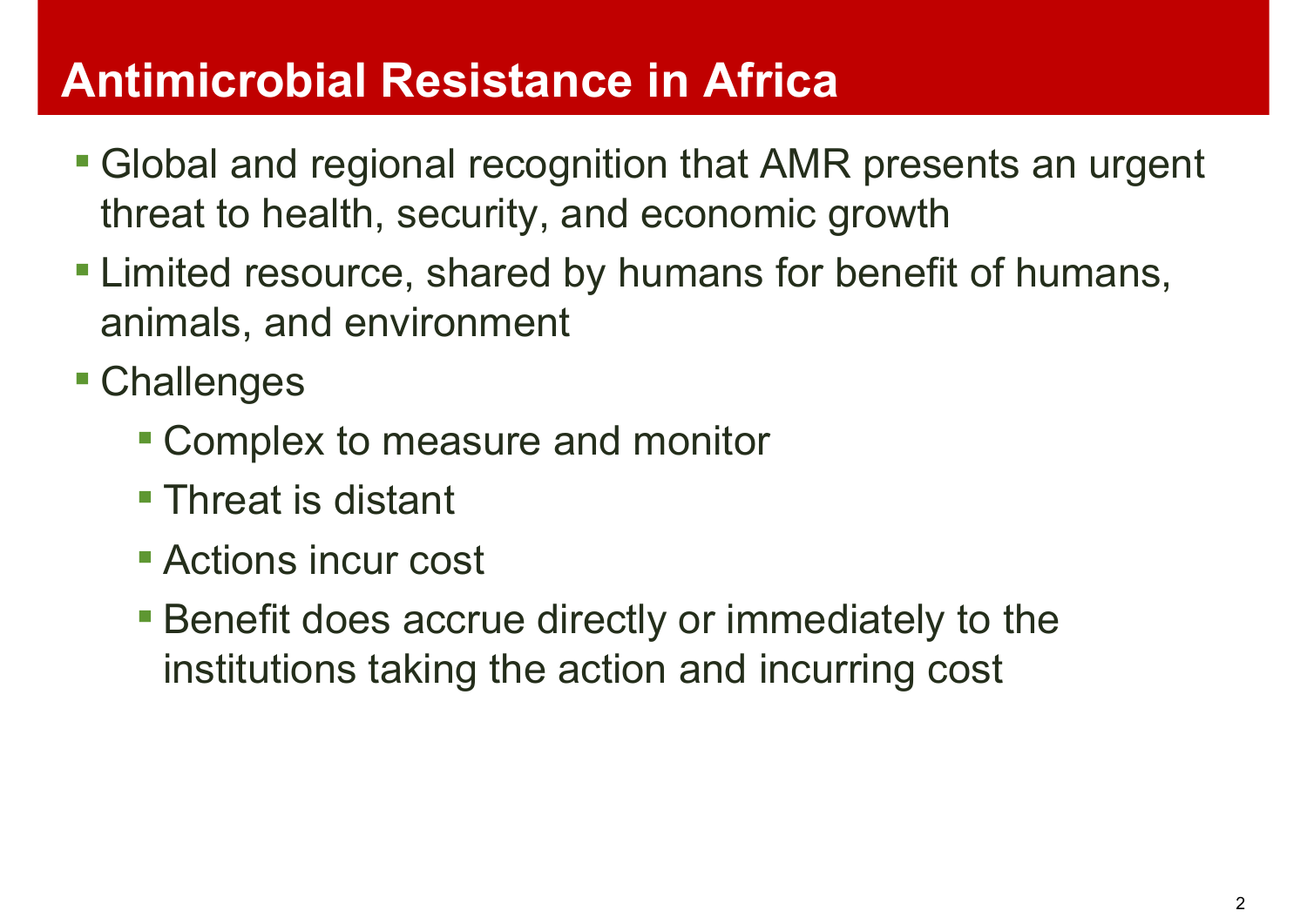#### **Antimicrobial Resistance in Africa**

- **.** What we know
	- Well-documented problem for big "3": TB, malaria, HIV
	- **Gram-negative bacteria in selected settings**
	- Drivers of resistance multifactorial: antimicrobial use in animals, environment, humans
- What we do not know
	- **. How widely distributed**
	- **How rapidly is resistance emerging or worsening**
	- **How best to delay emergence**
	- **How severe are the human health consequences**
	- **. How best to mitigate harm**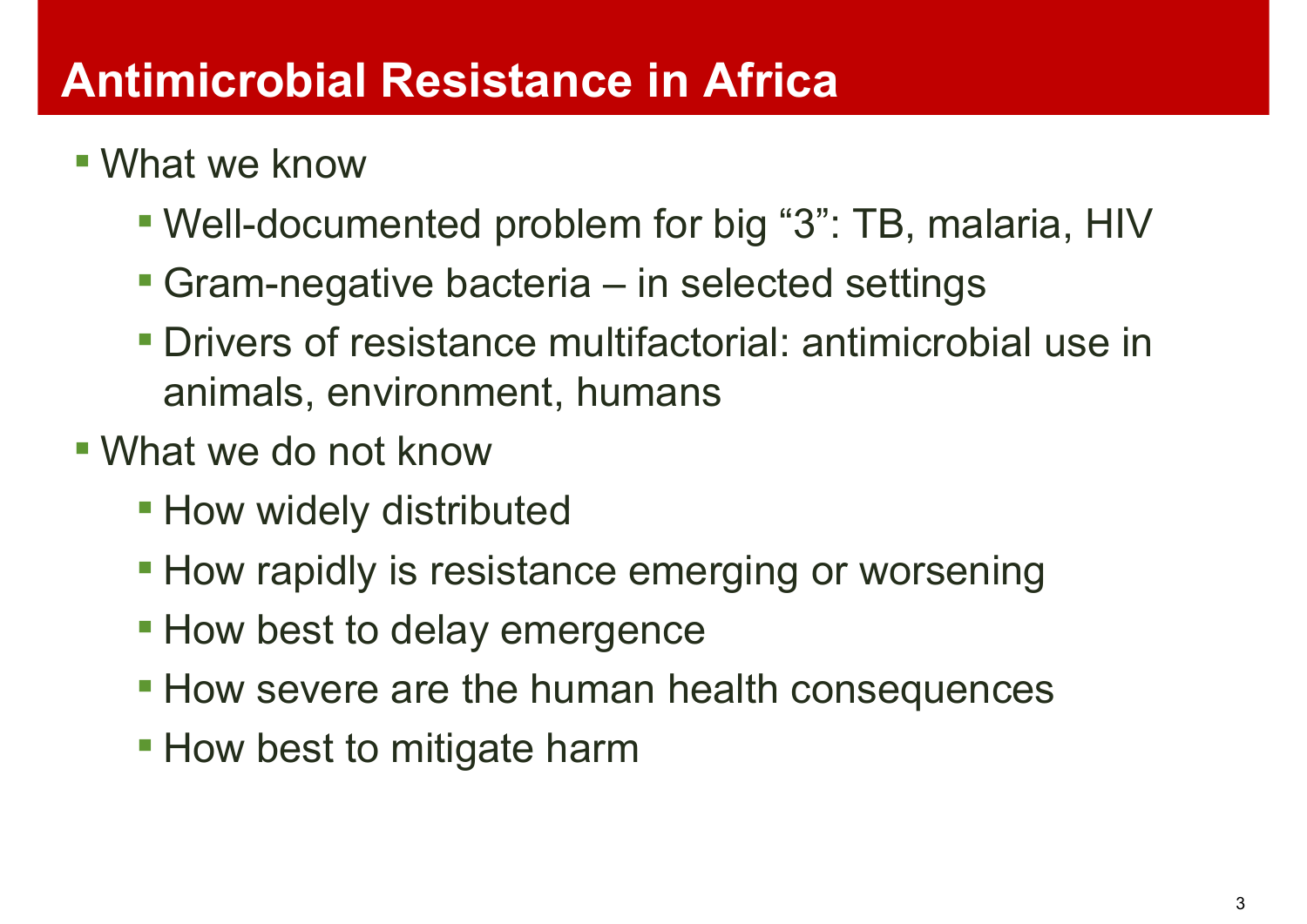# **Developing an African Union Framework for AMR Control, 2020-2025**

## **2017**

- **Uanuary: Africa CDC inaugurated**
- **March: Africa CDC convenes strategic planning meetings;** AMR identified as high priority for action
- October: Africa CDC releases Framework for AMR Control **2018**
- **April: Africa CDC convenes Member States, regional** economic communities, partners $\rightarrow$  strong recommendation to develop AU-wide Framework with One Health approach
- **June: AU agencies endorse concept of AU AMR Task Force 2019**
- **April: Draft AU Framework developed and reviewed**
- **June-July: Framework under review by AU agencies,** Member States and partners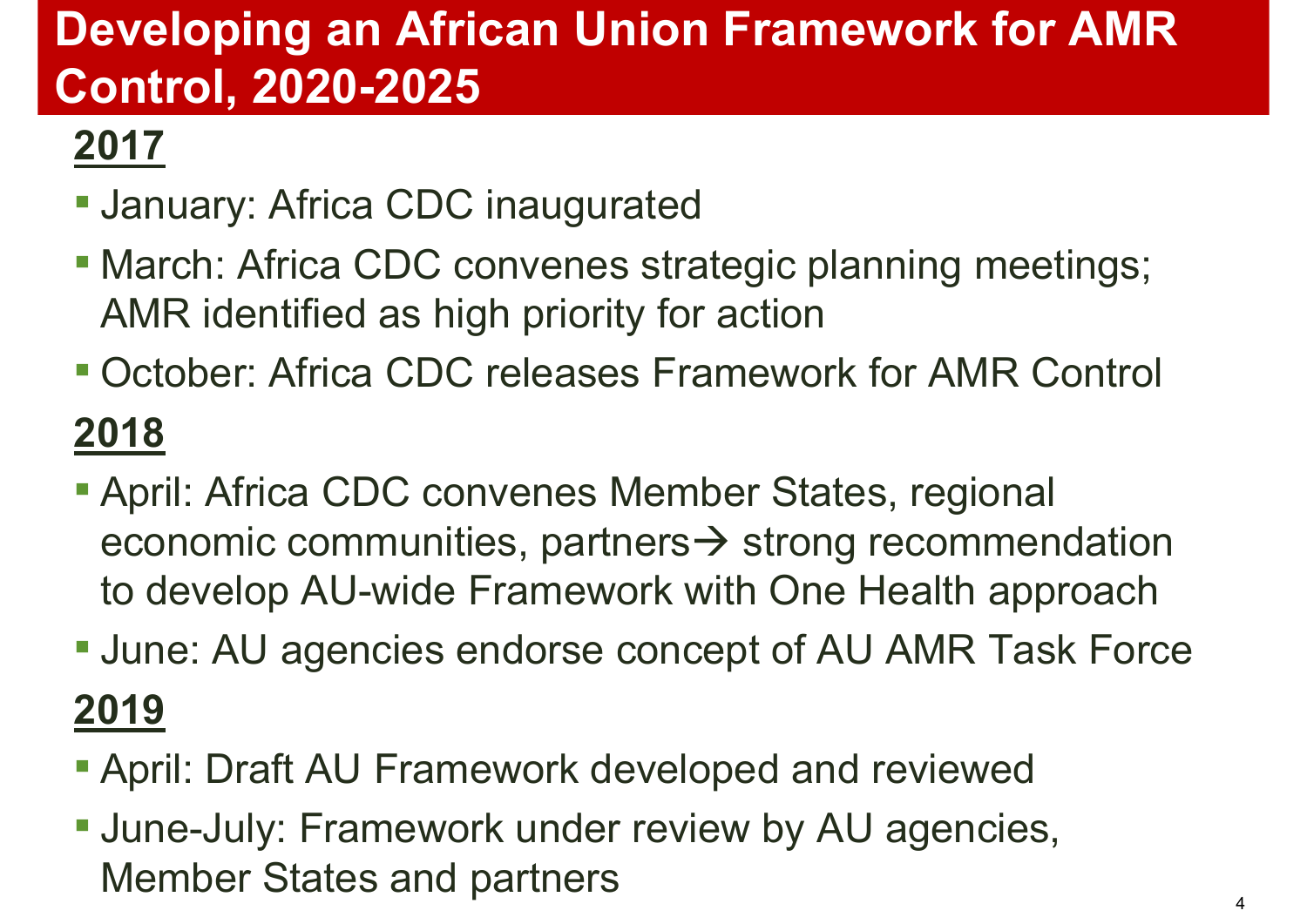# **African Union Task Force on AMR**

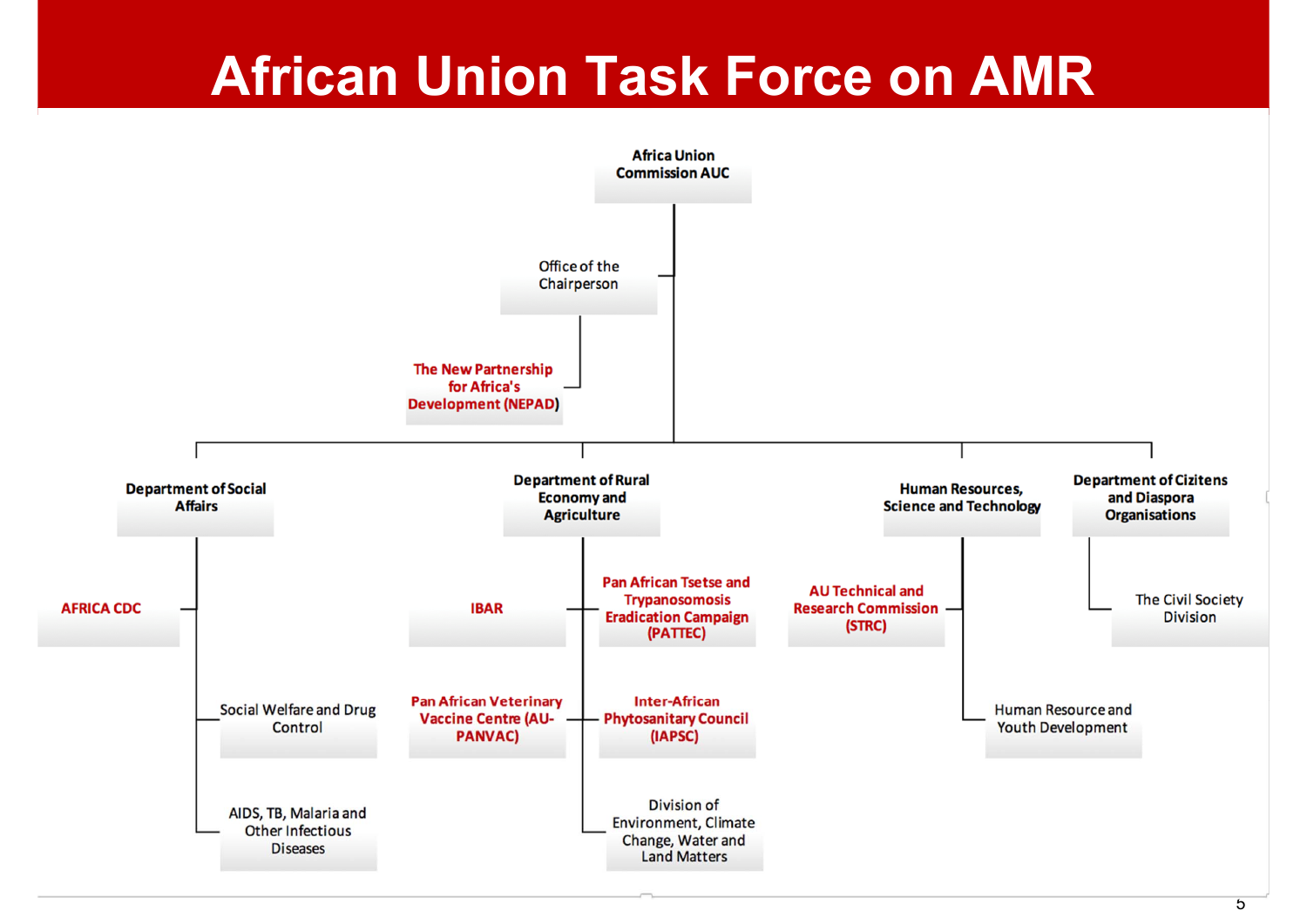### **African Union Framework for Antimicrobial Resistance, 2020-2025**

- **Primary goals** 
	- **. Improve surveillance of AMR organisms among humans,** animals, and plants
	- **Delay emergence**
	- **ELimit transmission**
	- **. Mitigate harm among patients infected with AMR organisms**
- **Example 1 Critical underlying principles** 
	- Act now
	- **. Involve human, animal, environment agencies**
	- **. Improve monitoring of antimicrobial use, AMR prevalence**
	- **Ensure strict adherence to guidelines for appropriate use**
	- **Strengthen measures for limiting transmission among and** between humans, animals, environment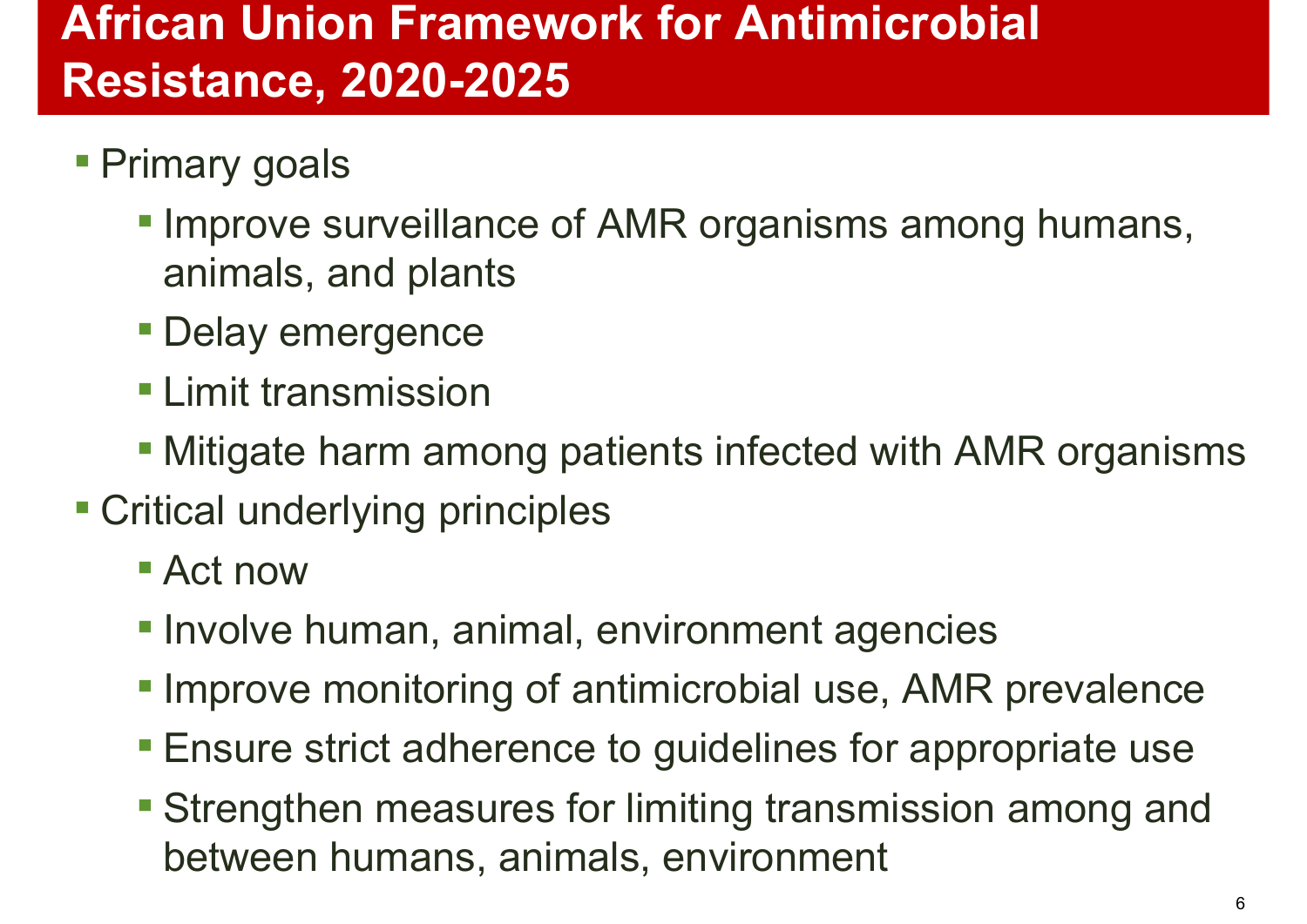### **African Union Framework for Antimicrobial Resistance, 2020-2025**

- **Examework focused on actions that AU agencies will perform**
- With close consultation and support from Member States
- **In close partnership with WHO, FAO, OIE, other UN agencies,** and all other implementing agencies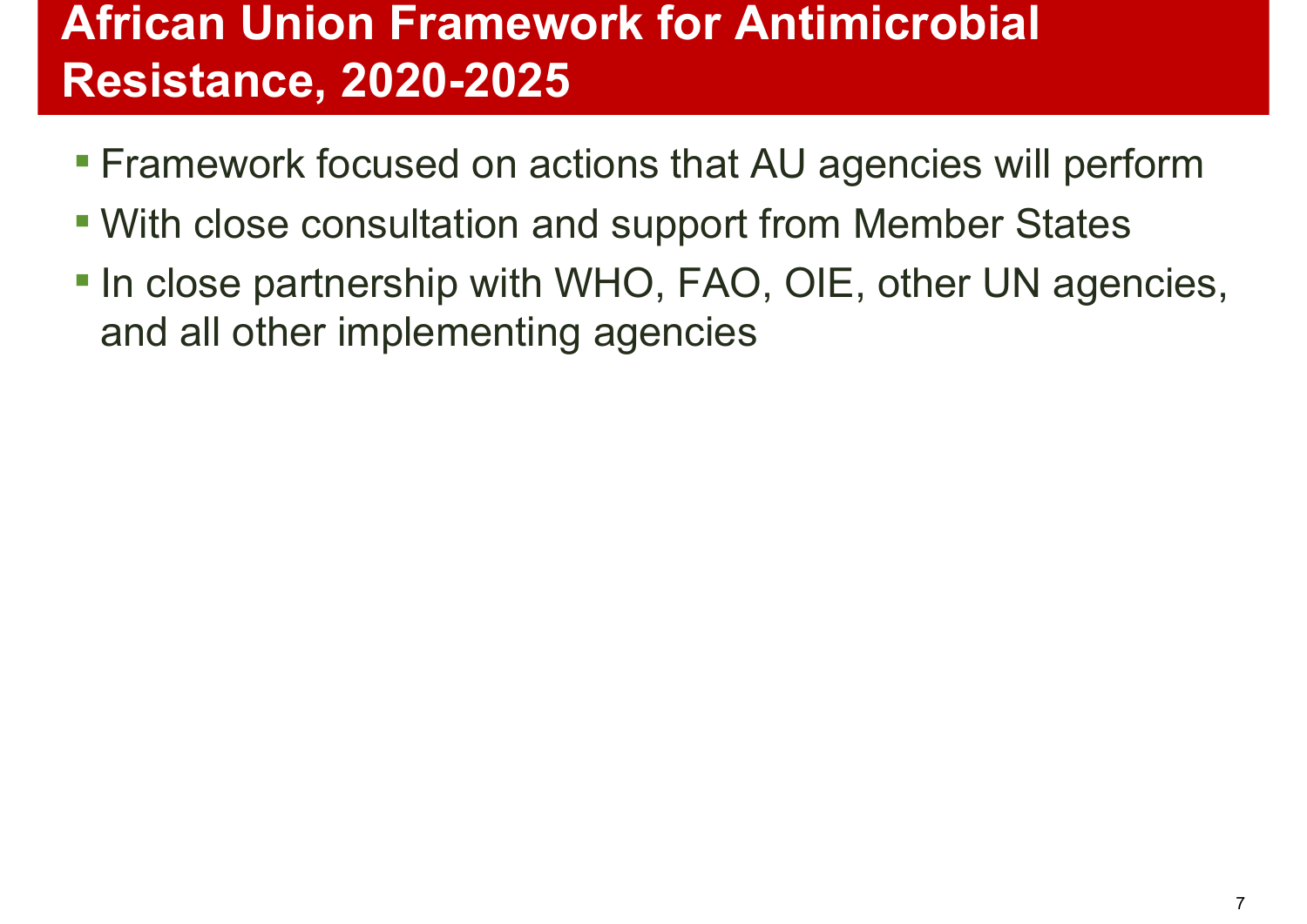#### **Improve surveillance of AMR organisms among humans, animals, and plants**

- **. Increase the number of tests performed on samples from** humans, animals, and/or plants for AMR organisms
- **-Increase the proportion of clinical, veterinary, and plant** diagnostic laboratories with quality assurance programs
- **-Increase the proportion of public health laboratories with** quality assurance programs and international accreditation
- **-Increase the number of public health laboratories conducting** surveillance for AMR using standardized protocols
- **-Increase the number of Member States that continuously** collect, analyze, report, and disseminate data about AMR for high priority pathogens in their respective countries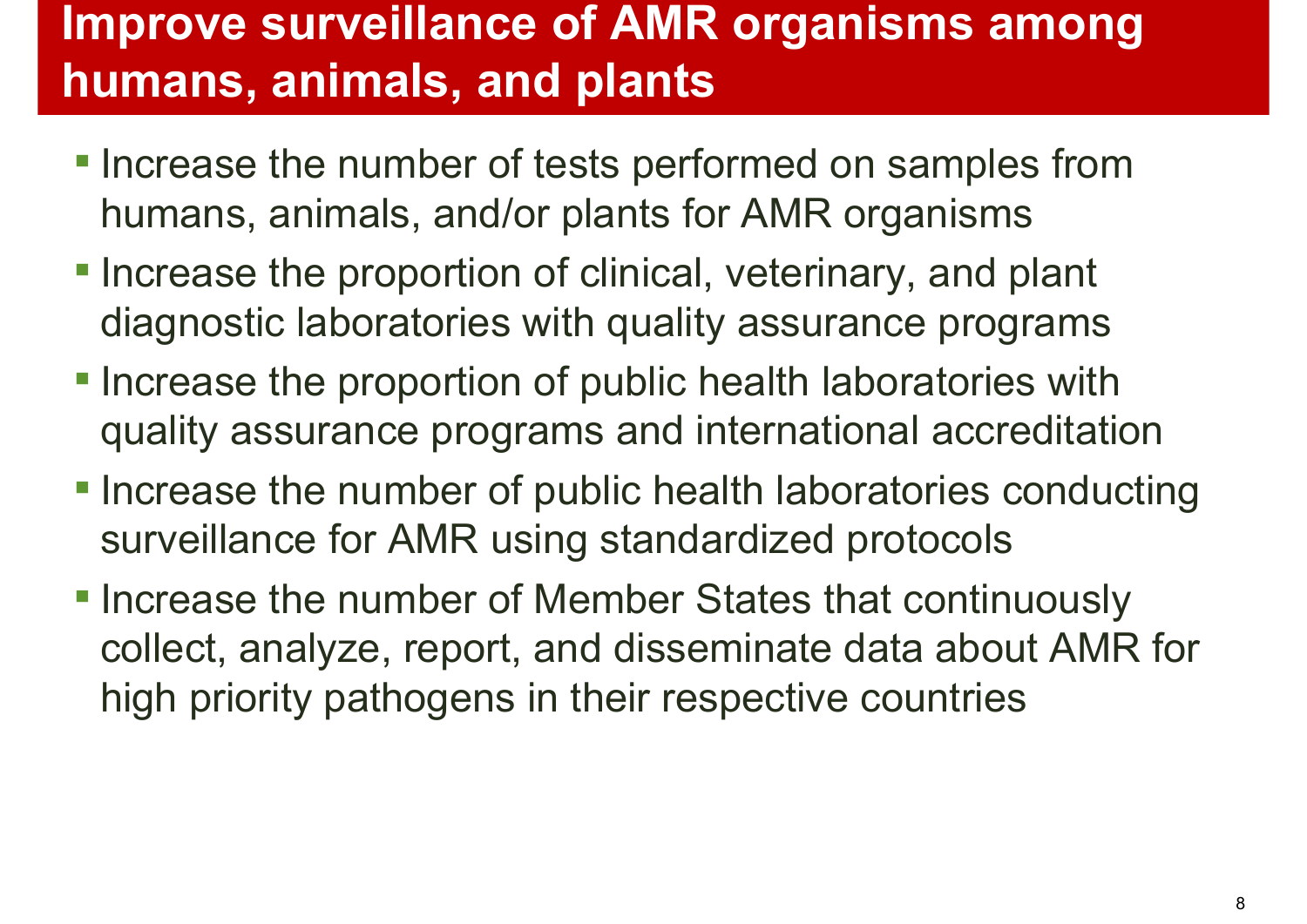### **Delay emergence of AMR**

- **.** Increase the proportion of physicians and other human health providers adhering to antimicrobial use guidelines
- **-Increase the proportion of veterinarians, veterinary para**professionals, and food producers adhering to prudent antimicrobial use guidelines
- **Reduce availability and sales of sub-standard and counterfeit** antimicrobials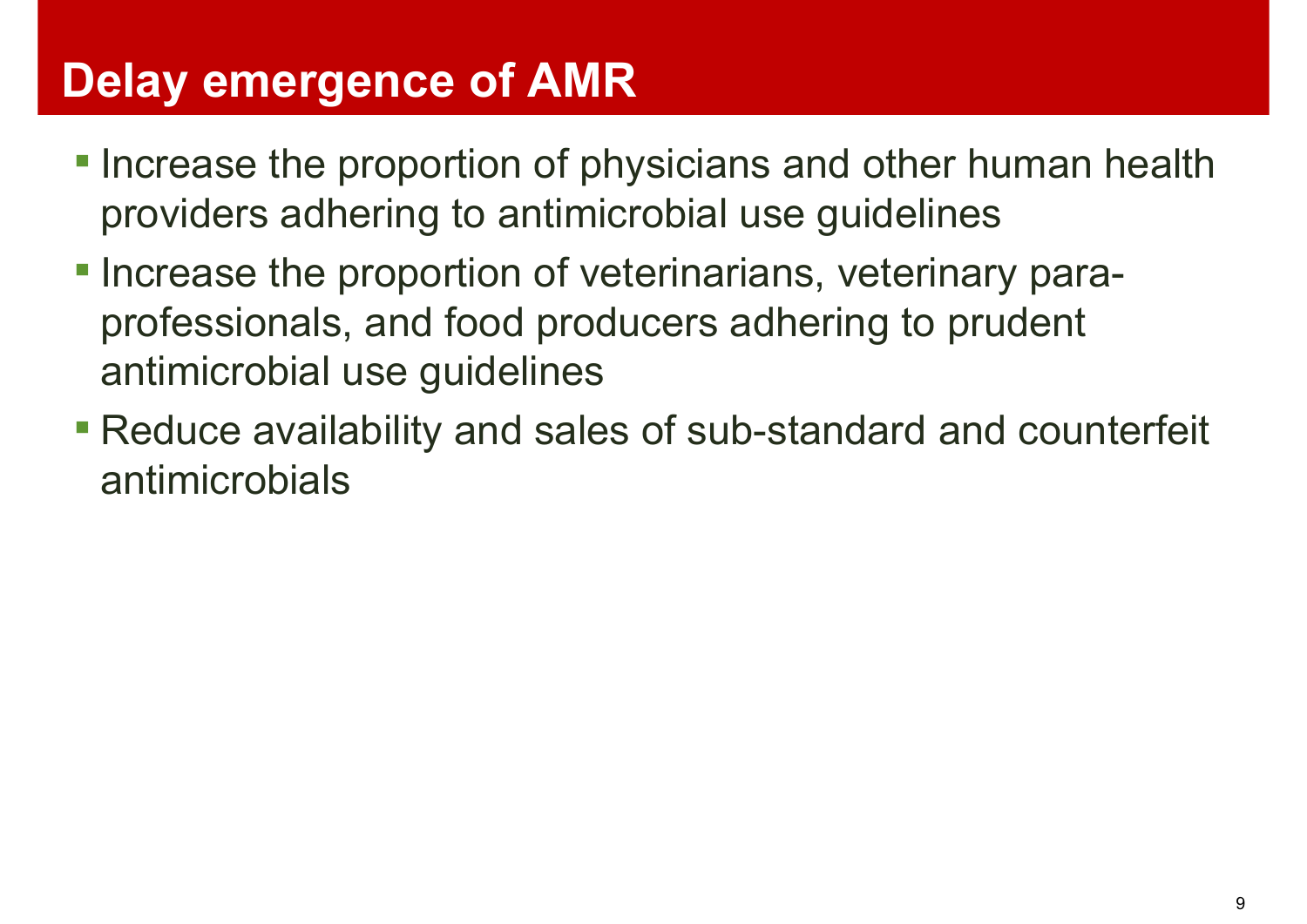#### **Limit transmission of AMR**

- **-Increase the proportion of healthcare facilities implementing** infection control and prevention programs
- **Extrengthen biosecurity, husbandry, and vaccination on farms** that raise animals for food
- **. Increase the availability and sales of products from animals** raised with prudent antimicrobial use
- **Reduce the use of antimicrobials in plant-derived food and** feed, including the contamination of environment with antimicrobials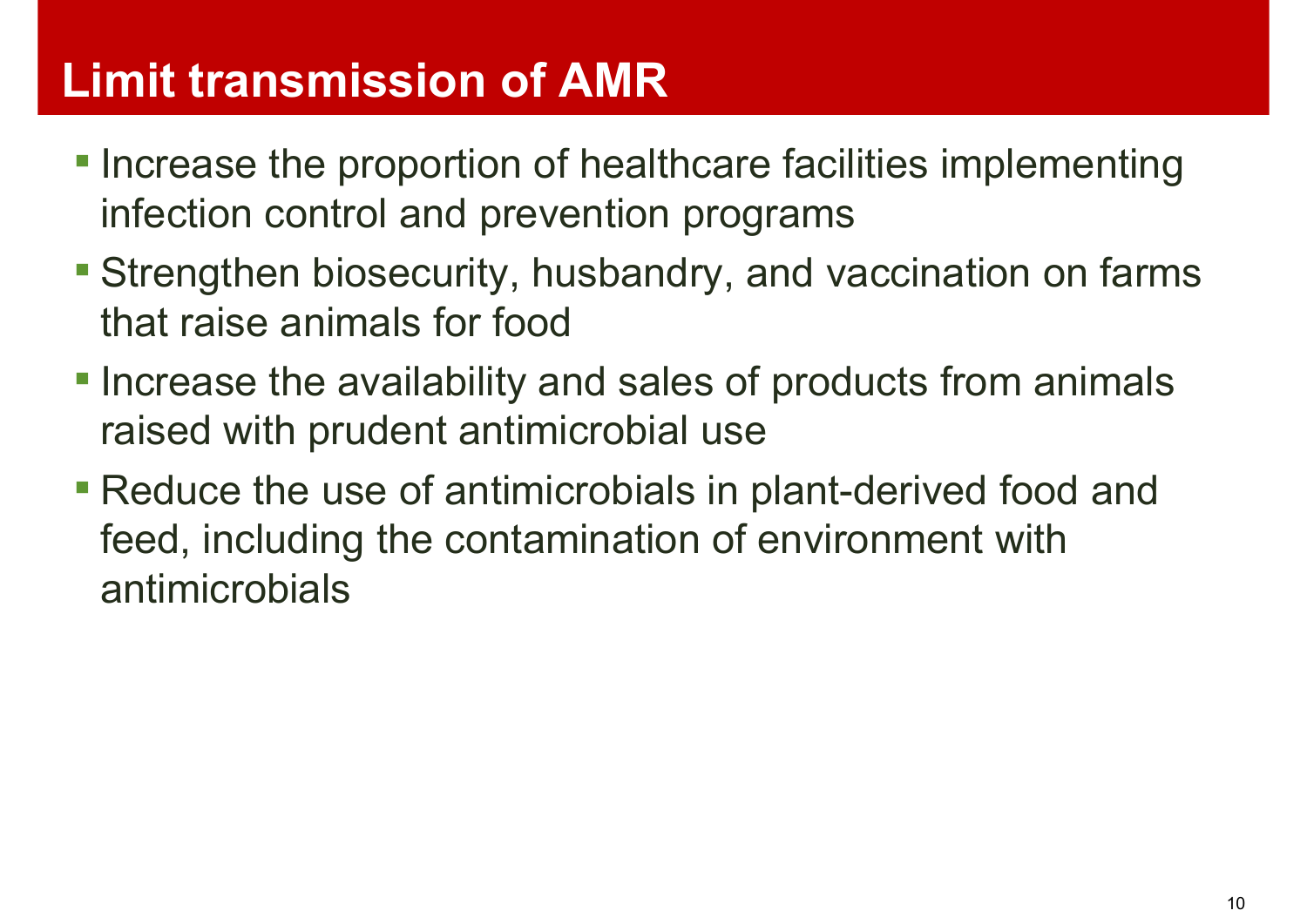# **Mitigate harm among patients infected with AMR organisms**

- **. Increase the number of healthcare facilities with quality** diagnostic tests for infection and AMR
- **Reduce the availability and use of substandard diagnostic** tests and supplies
- **-Increase the proportion of physicians and veterinarians** adhering to guidelines for treatment of susceptible and AMR infections
- **Maintain access to essential antibiotics**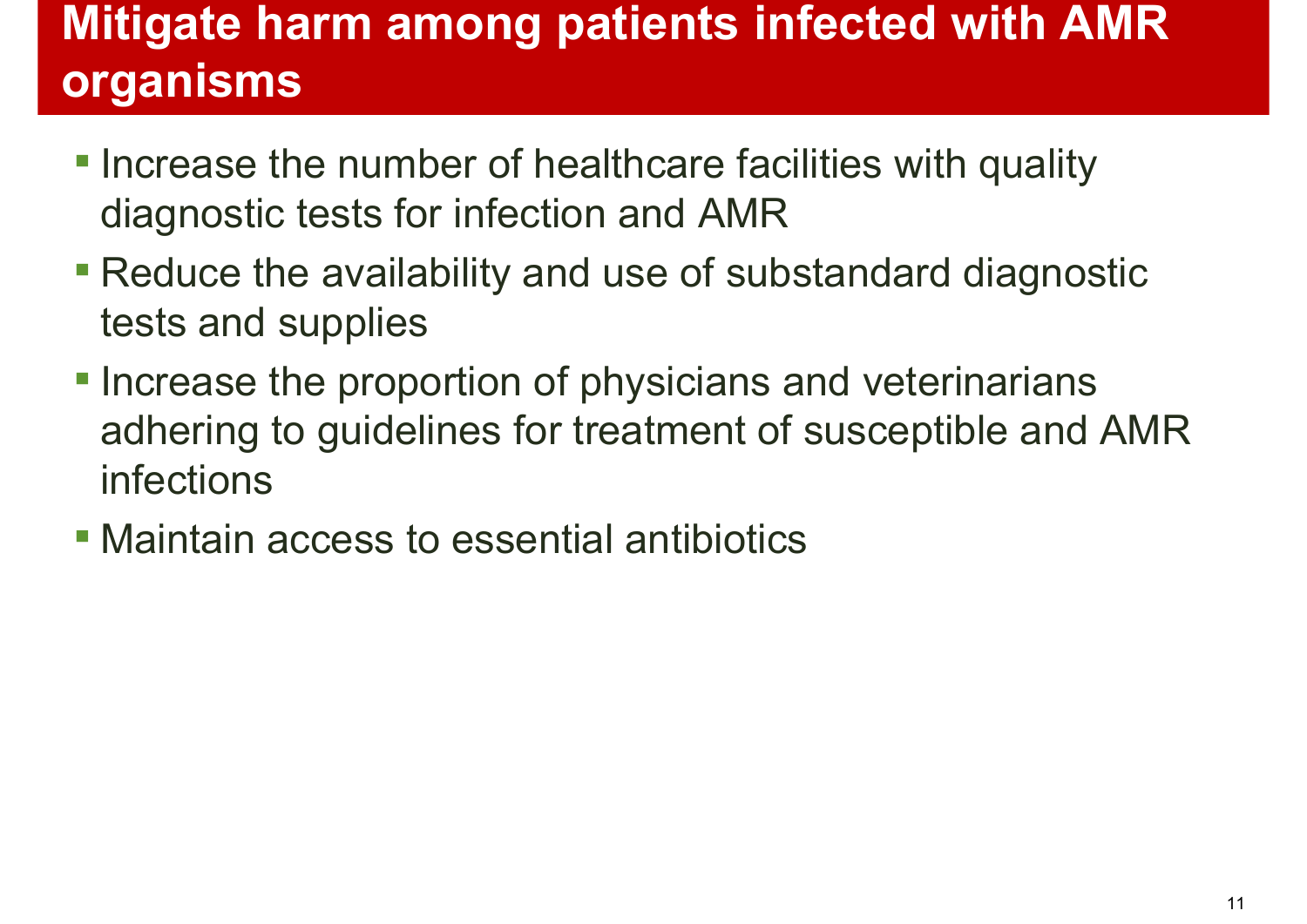#### **Activities to Enable Implementation**

- **Advocate for policies and laws to enable long-term** prevention and control
- **Engage civil society**
- Develop human resources for AMR surveillance and control